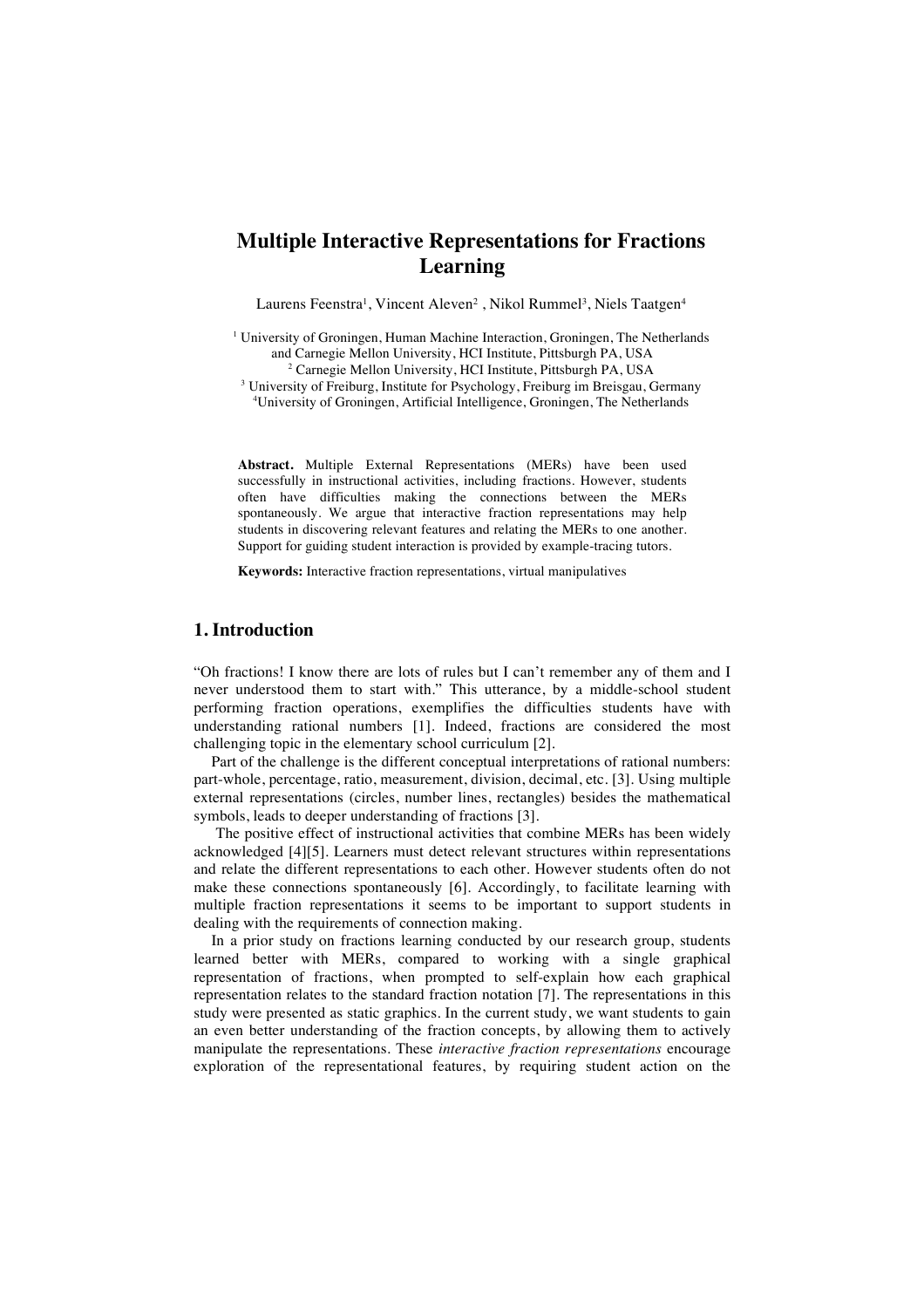underlying concepts (e.g. drag-and-drop equivalent fractions on top of each other, to signal the importance of equal proportion to the whole (see Fig. 1)). By doing so, student attention is directed to the relevant structures, supporting connection making between the different representations.

However, when learners explore interactive environments they are often not able to interact with them in a systematic and goal-oriented way [6][8][9]. To support and guide students in interaction, many solutions have been tried, such as an integration phase with static representations [8], integrating representations [6], step-by-step introduction of interactivity and dynamic linking of representations [9]. We will add additional support for interaction by embedding the interactive representations within a technology proven to improve student learning: *example-tracing tutors* [10], providing hints and feedback at every problem solving step and directing student attention by both visual cues and step-by-step instruction.

Reimer et al. [11] explored the use of interactive fraction representations (referred to as *virtual manipulatives*) in a classroom and found a positive learning effect. They did not however, compare its effect against static representations.

## **2. Research questions and Method**

The goal of this study is to determine how students can best be supported in making connections between the MERs. More specifically: *1. Are interactive representations more effective in supporting robust fraction learning compared to static representations?* And *2. Should learners explicitly relate the representations?*

The experiment will have a 2x2 factorial design with four experimental conditions. One factor we differ is the graphical representations: interactive representations compared to static representations. The other factor is explicit connection making activities (multiple different representations in the same problem) versus implicit connection making (single representations only).

We expect that interactive representations will lead to better performance in reproduction and transfer items. Also, we expect tasks where students explicitly relating representations to lead to increased robust fractions learning. We believe that students assigned to the interactive and explicit conditions will show more learning than students in the static, implicit condition.

The study will be carried out in three elementary schools in the Penn-Trafford school district with 312 4th and 5th grade students. Students will be randomly assigned to the four experimental conditions within each of the participating classrooms. The web-based example-tracing tutors will cover a part of the fraction curriculum, including naming and constructing (graphical) fractions, fraction equivalence and ordering fractions. The (interactive) fraction representations include circles, rectangles and number lines. The pre-test and post-test will contain reproduction items and transfer-items (e.g. future learning items) in equal proportion.

The fractions tutors will be delivered over the web, and used as an adjunct to regular 4th or 5th-grade fractions instruction. Students will work on the tutor starting March 22<sup>nd</sup> 2010 for a total of five consecutive days, with on each day a one-hour session.